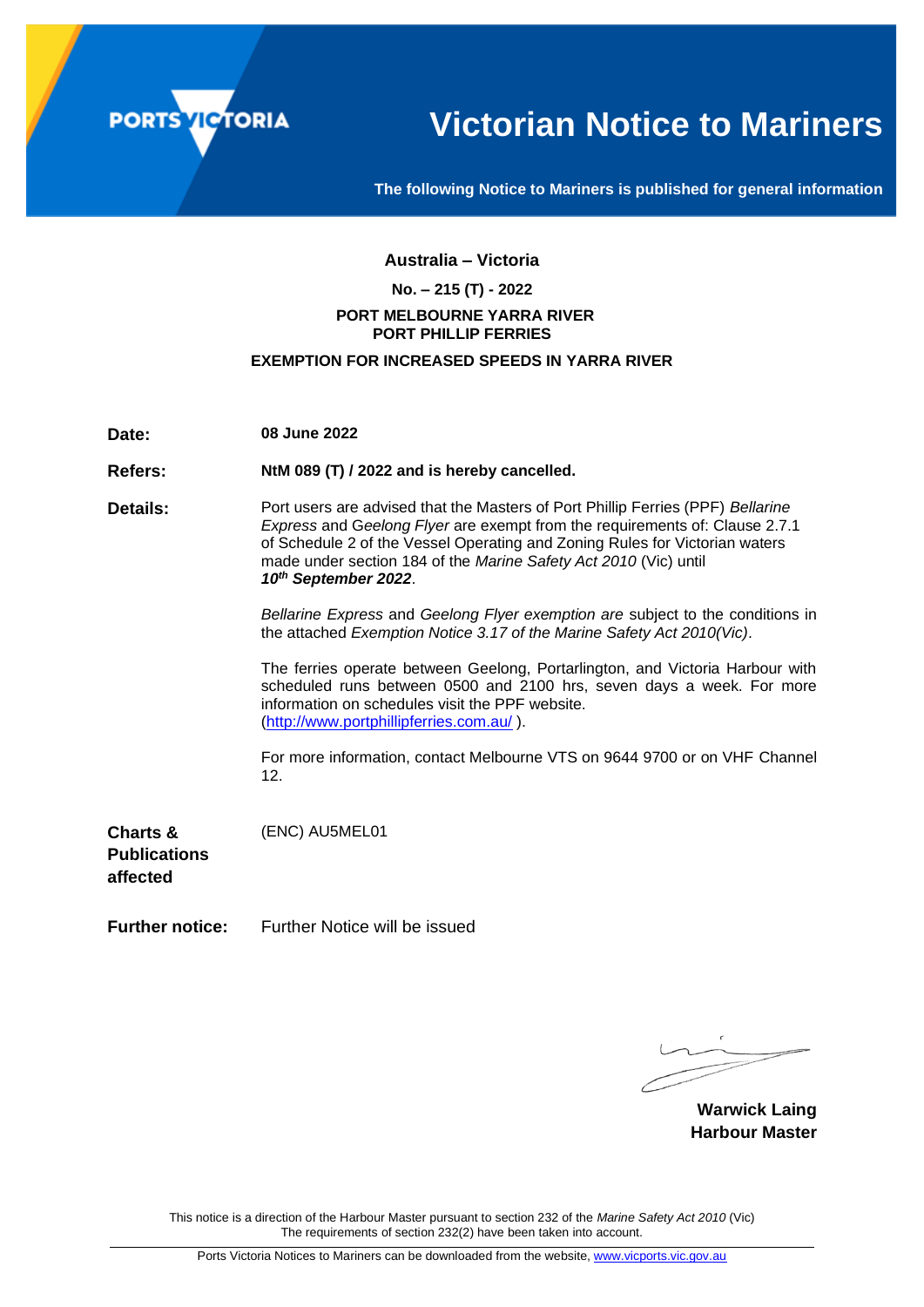

A branch of Transport Safety Victoria

**Exemption Notice 3.17 FOL/08/9083-3**

### **Marine Safety Act 2010 (Vic) Section 260(1) Exemption Notice Port Phillip Ferries**

I, **Shaun Rodenburg**, Director, Maritime Safety (as delegate of the Director, Transport Safety) in exercise of the powers vested in me under section 260(1) of the *Marine Safety Act 2010* (Vic), hereby grant the following exemption to Masters of the MV Geelong Flyer and MV Bellarine Express on the terms set out in this instrument.

## **1. Application**

This notice of exemption applies to the Masters of the MV Geelong Flyer and MV Bellarine Express when operating on the waters of the Yarra River between the Southern dripline of the West Gate Bridge and the Western drip line of the Bolte Bridge.

## **2. Exemption**

Masters of the MV Geelong Flyer and MV Bellarine Express are exempt from the requirements of: Clause 2.7.1 of Schedule 2 of the Vessel Operating and Zoning Rules for Victorian waters made under section 184 of the *Marine Safety Act 2010* (Vic).

*2.7.1 Six (6) knot speed restriction for the purposes of Clause 7*

*All vessels less than 35 metres in length, on the waters of the Yarra River within the port waters of the Port of Melbourne, between the southern drip line of the Westgate Bridge and the Western drip line of the Bolte Bridge are subject to a speed limit of 6 knots.*

# **3. Conditions**

The exemption is subject to the following conditions:

- 1. Operational Requirements:
	- (i) MV Geelong Flyer and MV Bellarine Express do not exceed 10 knots on the waters between the Southern drip line of the West Gate Bridge and beacons 39 and 40 when the Bicycle Punt is berthed at the Lorimer Street landing (eastern side of Yarra River) on inbound passages.
	- (ii) MV Geelong Flyer and MV Bellarine Express do not exceed 6 knots on the waters between beacons 39 and 40 and the Port Operations Control Centre on inbound passages.
	- (iii) MV Geelong Flyer and MV Bellarine Express do not exceed 15 knots on the waters between the Port Operations Control Centre and the Western drip line of the Bolte Bridge on inbound passages.
	- (iv) MV Geelong Flyer and MV Bellarine Express do not exceed 15 knots on the waters between the Western drip line of the Bolte Bridge and the Port Operations Control Centre on outbound passages.
	- (v) MV Geelong Flyer and MV Bellarine Express do not exceed 12 knots on the waters between the Port Operations Control Centre and the Southern drip line of the West Gate Bridge on outbound passages.
	- (vi) MV Geelong Flyer and MV Bellarine Express may only exceed 6 knots when the visibility in the area of operation is equal to or greater than 200 metres.
	- (vii) MV Geelong Flyer and MV Bellarine Express will slow to 6 knots or less when visibility is 200 metres or less.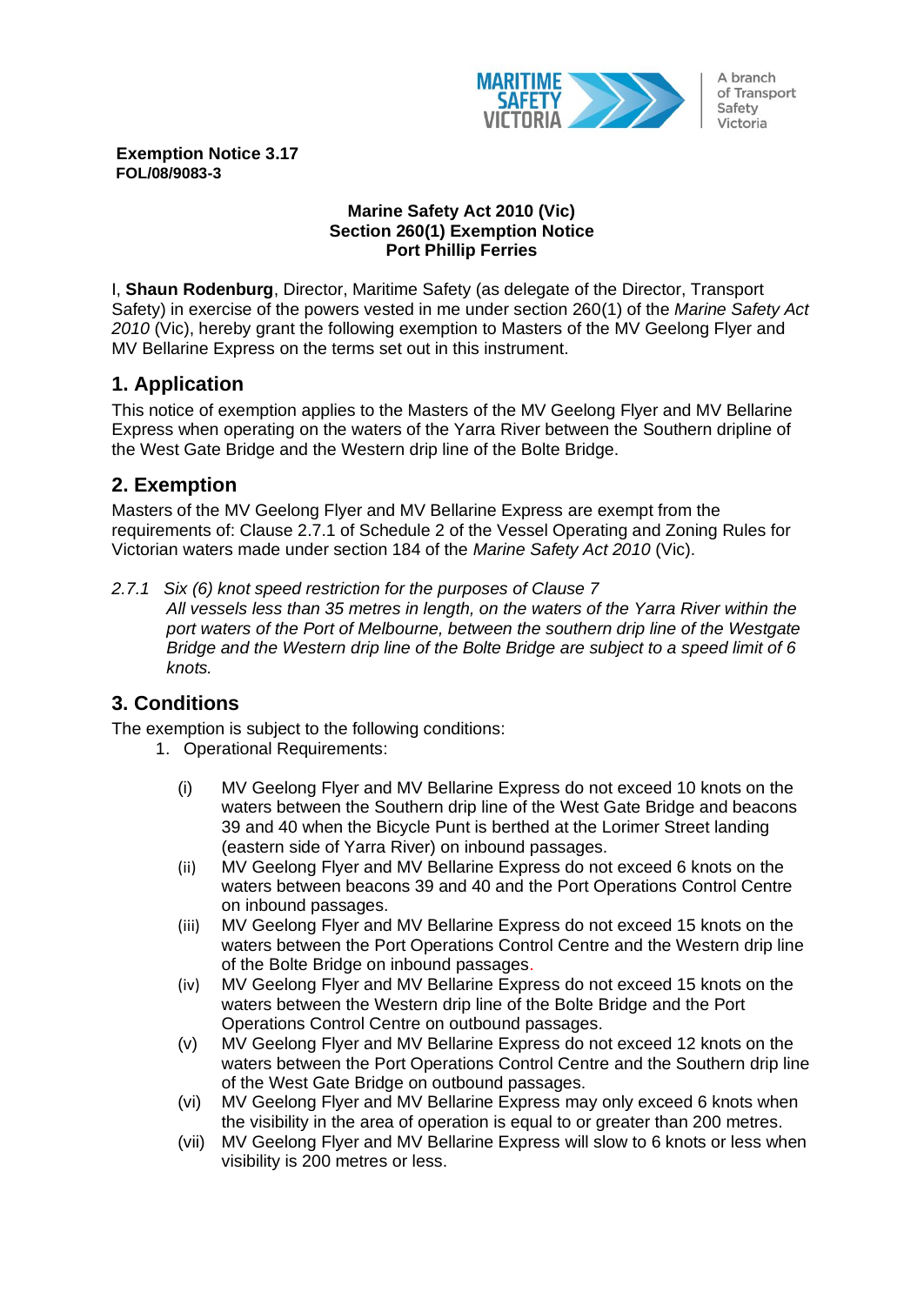- (viii) MV Geelong Flyer and MV Bellarine Express will display an amber flashing light at all times while underway.
- (ix) The Masters of the MV Geelong Flyer and MV Bellarine Express will contact the Master of the Westgate Punt to verify the time they will be passing the area where the Westgate Punt operates when the visibility in the area of operation is equal to or less than 200 metres.
- (x) The Master of the MV Geelong Flyer and MV Bellarine Express will contact other identified operators on the Yarra River when transiting the Yarra River.
- 2. A promulgated passage plan including operational times is to be made available to appropriate regulatory authorities and published on the Port Phillip Ferries website.
- 3. Situational awareness tools including radar, AIS, ECDIS, electronic chart plotter with displayed AIS tracks and Thermal Cameras are to be used.
- 4. The Masters of the MV Geelong Flyer and MV Bellarine Express shall ensure that the installed AIS transceiver is active at all times while the ferries are underway.
- 5. A lookout who is suitably trained and briefed, in addition to the Master of the ferry, is present on the bridge while the ferries are operating the area applicable to this exemption including when transiting from the western drip line of the Bolte Bridge to Victoria Harbour berth.
- 6. Safety Management Systems documentation for MV Geelong Flyer and MV Bellarine Express are to reflect the operational requirements for operations on Victorian waters and the Yarra River transit. The Safety Management Systems to include:
	- Passage plans and operations to and from Victoria Harbour, to Portarlington and Geelong.
	- Passage plan and operations documentation to include specific details of risks and controls as identified during the duration of this exemption.
	- Speed during transit to or from Portarlington or Geelong and Victoria Harbour in relation to general operations and operations in heavy traffic and reduced visibility.
	- Qualifications of crew

Training requirements for masters, mates and lookouts for operations between the southern drip line of the West Gate Bridge and the western drip line of the Bolte Bridge, including but not limited to simulated emergency stopping, restricted visibility and evasive action training including situational awareness and lookout/master response, and specifically:

- 1. NSCV F2 Fast Craft Training with annual verification
- 2. Lookout Training and annual onboard check trip assessment for Lookout and Master to PEM standard
- 3. Vessel Handling Training
- 4. Advanced Navigation Training
- 5. Emergency management exercise every two years
- Docking and entering/ departure Portarlington, Geelong and Victoria Harbour.
- Details of vessel operations.
- Specific duties of lookout.
- Emergency contact details.
- Communication requirements with the Master of the Yarra Punt and other identified operators on the Yarra River.
- Procedures for reporting Reportable Marine Incidents as per *Marine Safety Act 2010.*